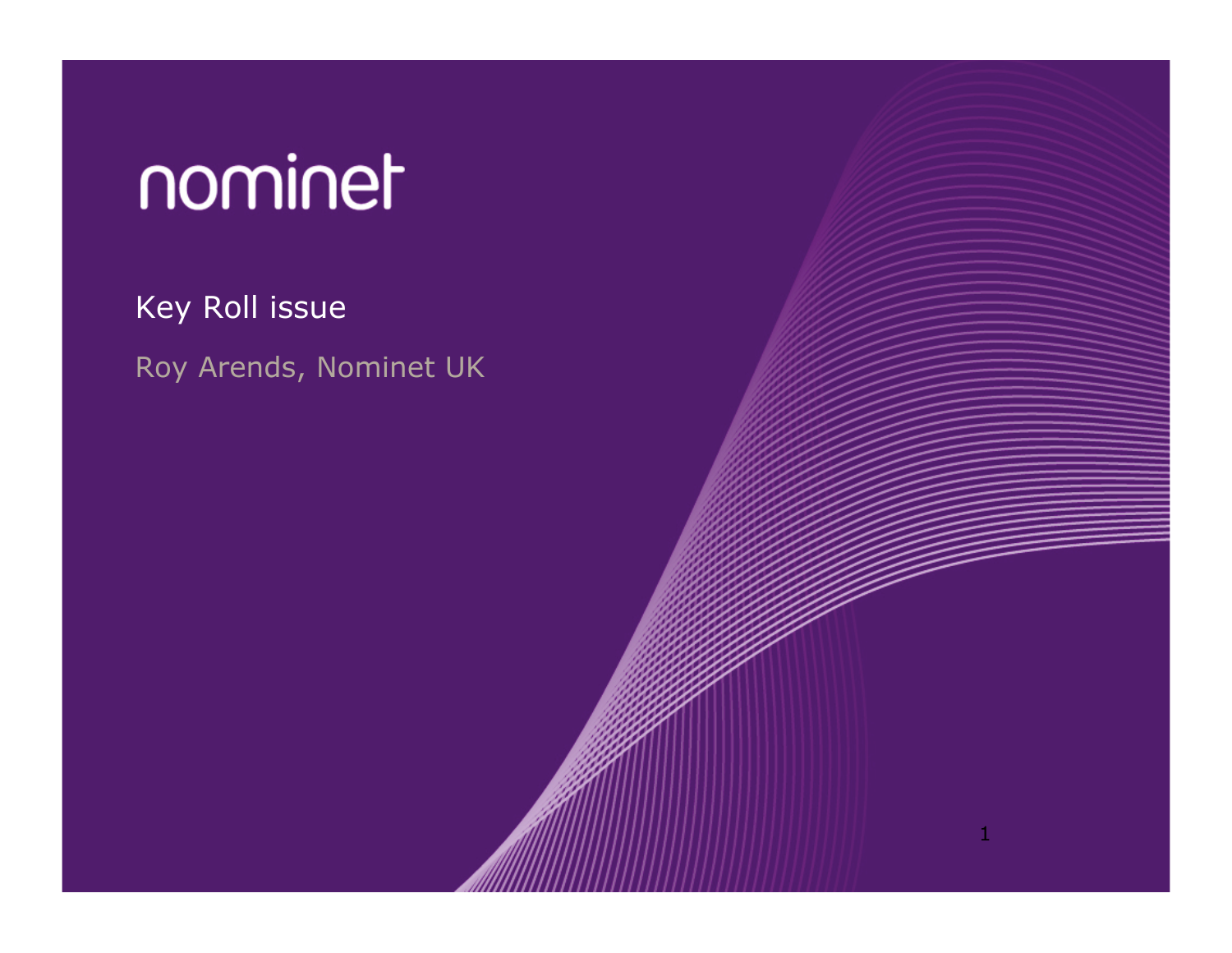ffffff88313ad8>] :mca:mca\_intr+0x447/0x457 ffffff80010b81>] handle\_IRQ\_event+0x51/0xa6 ffffff800b9d4d>] do IRQ+0xa4/0x103 ffffff8006c9a3>] do IRQ+0xe7/0xf5 ffffff8006b2d8>]default\_idle+0x0/0x50 ffffff8005d615>]ret\_from\_intr+0x0/0xa > [<ffffffff8006b301>] default\_idle+0x29/0x50 ffffff8004938f>]cpu\_idle+0x95/0xb8 ffffff80076f7f>] start\_secondary+0x498/0x4a7 September 10th 19:38:11

ff 0e 48 89 e5 41 54 49 89 f4 53 48 89 fb 48 8d 7f 38 [<ffffffff8008bb90>] dequeue\_task+0x1/0x37 <ffff810002a53bf8> 800000000000000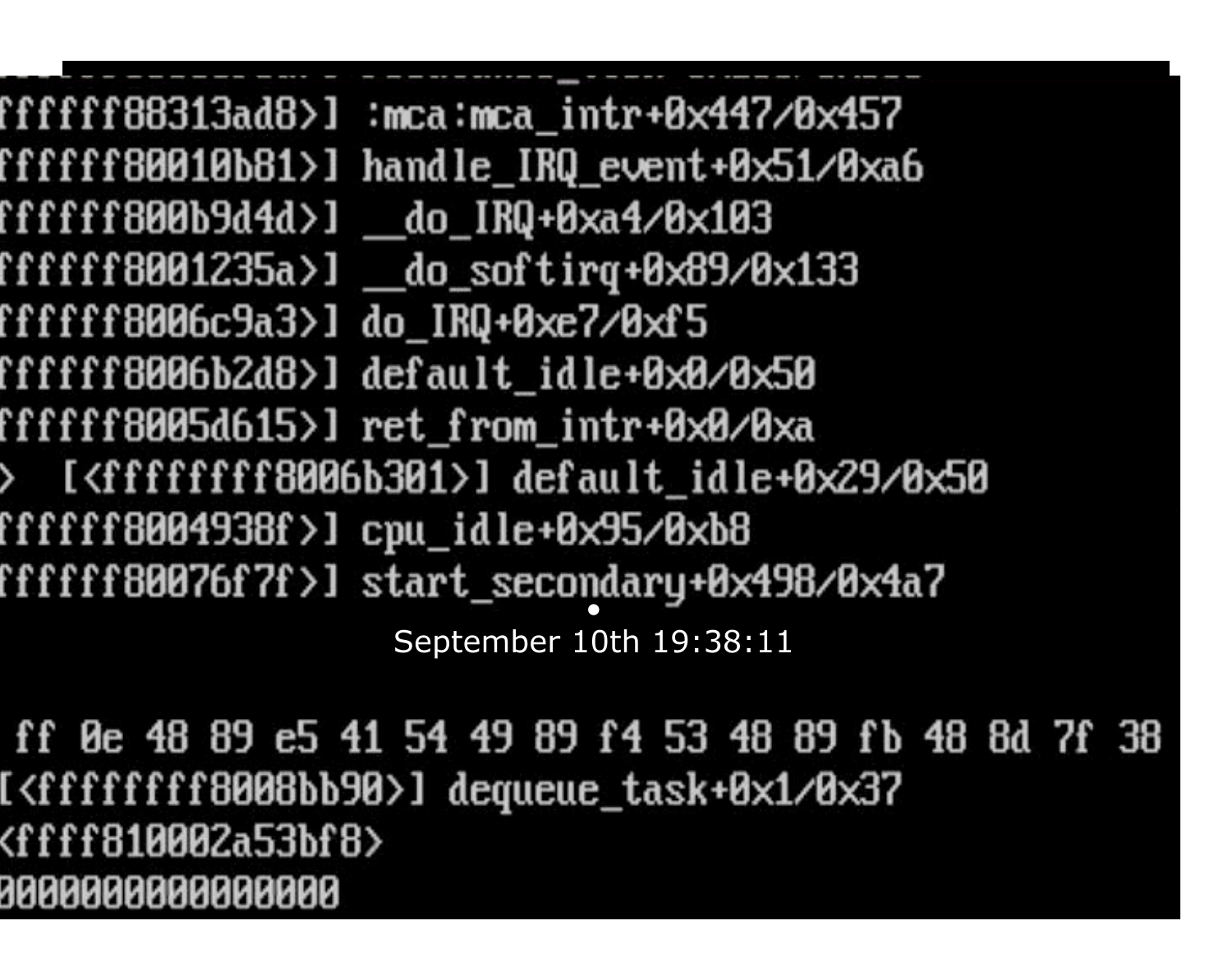## kernel panic

This was related to an HSM driver

We were unable to reproduce the kernel panic

Hardware failures happen

That is why we over-provision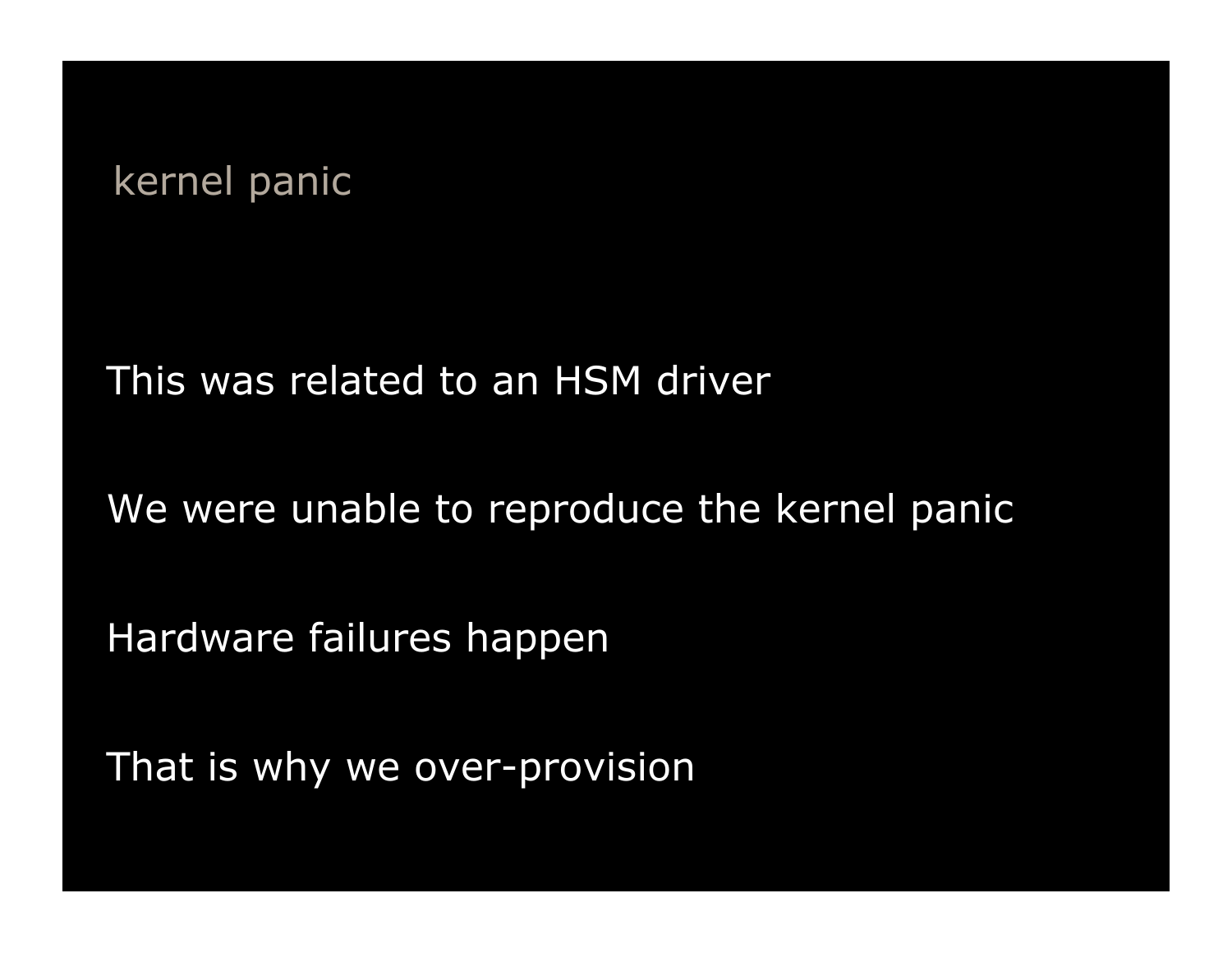Critical, but no time pressure

Not a time-critical system

Two week signature expiry interval

Two simple failover scenarios:

Restart current signing system

Use active secondary signing system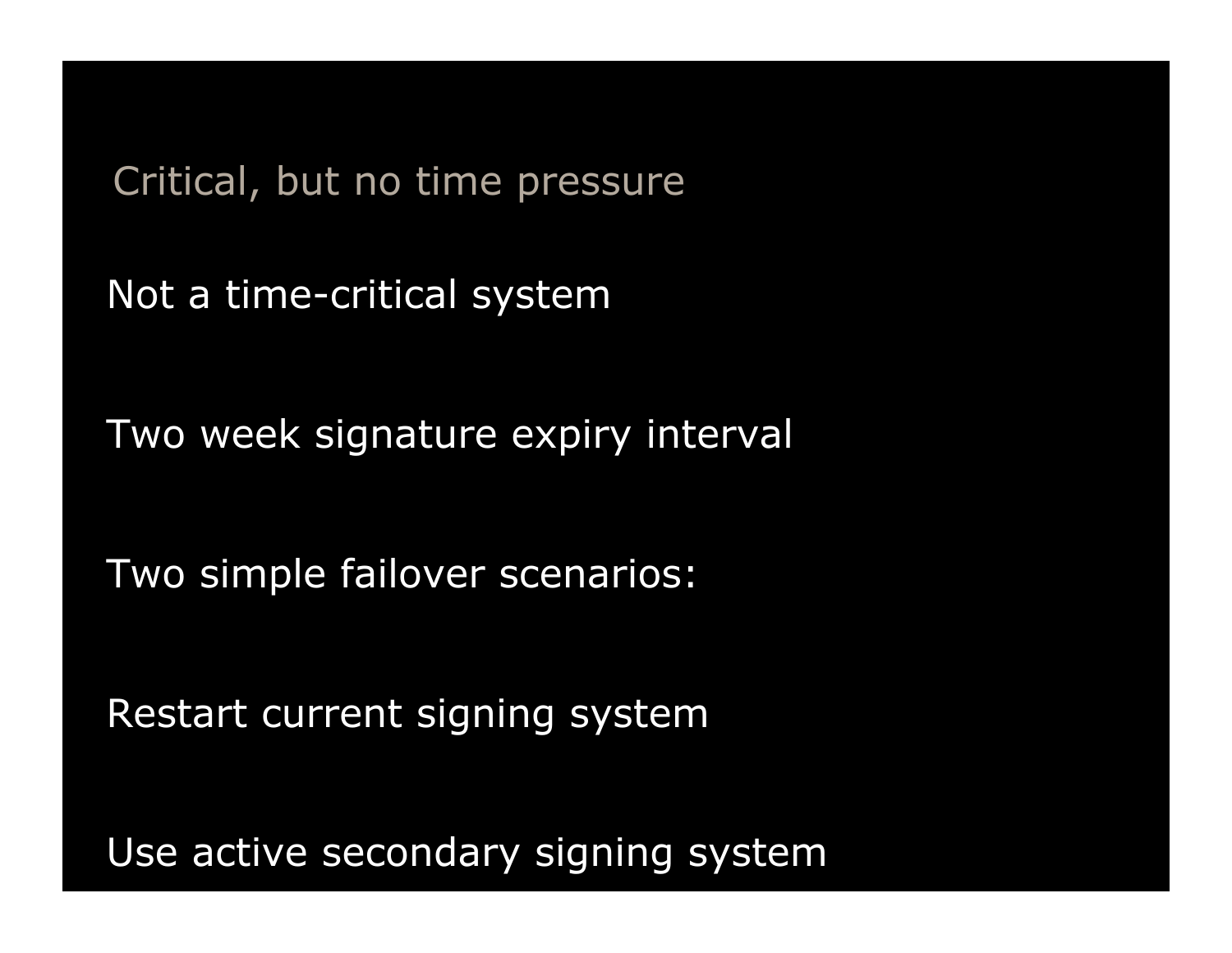Scenario 1: Restart the system

We have proper security hygiene

We require presence of a Security Officer

But... it was a friday evening

There was no time pressure

And there was an alternative scenario...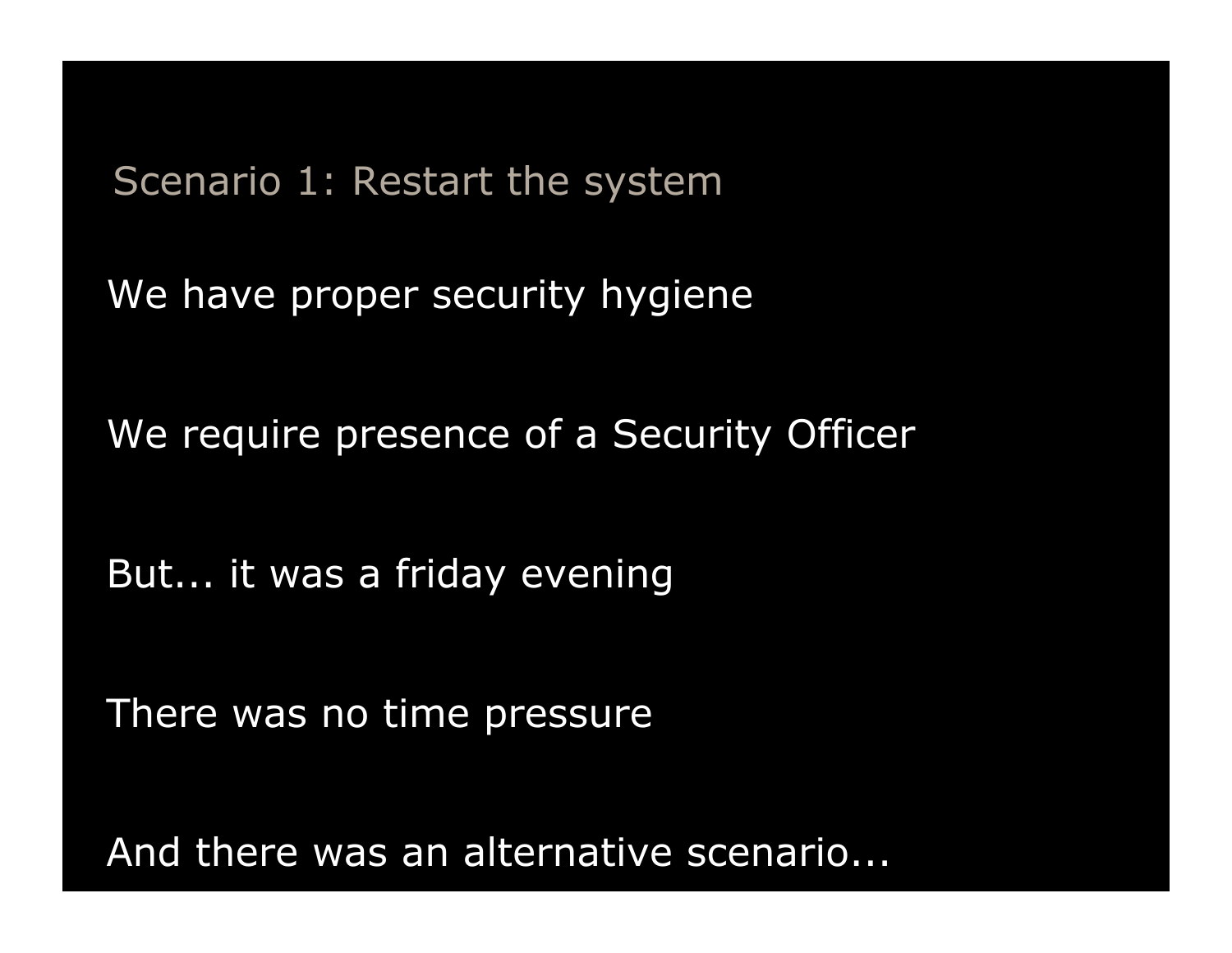Scenario 2: Activate secondary system

Runs independent of main signing system

Pre-deployment checks

Everything was ready to go

But... it was a friday evening

And... there was still no time pressure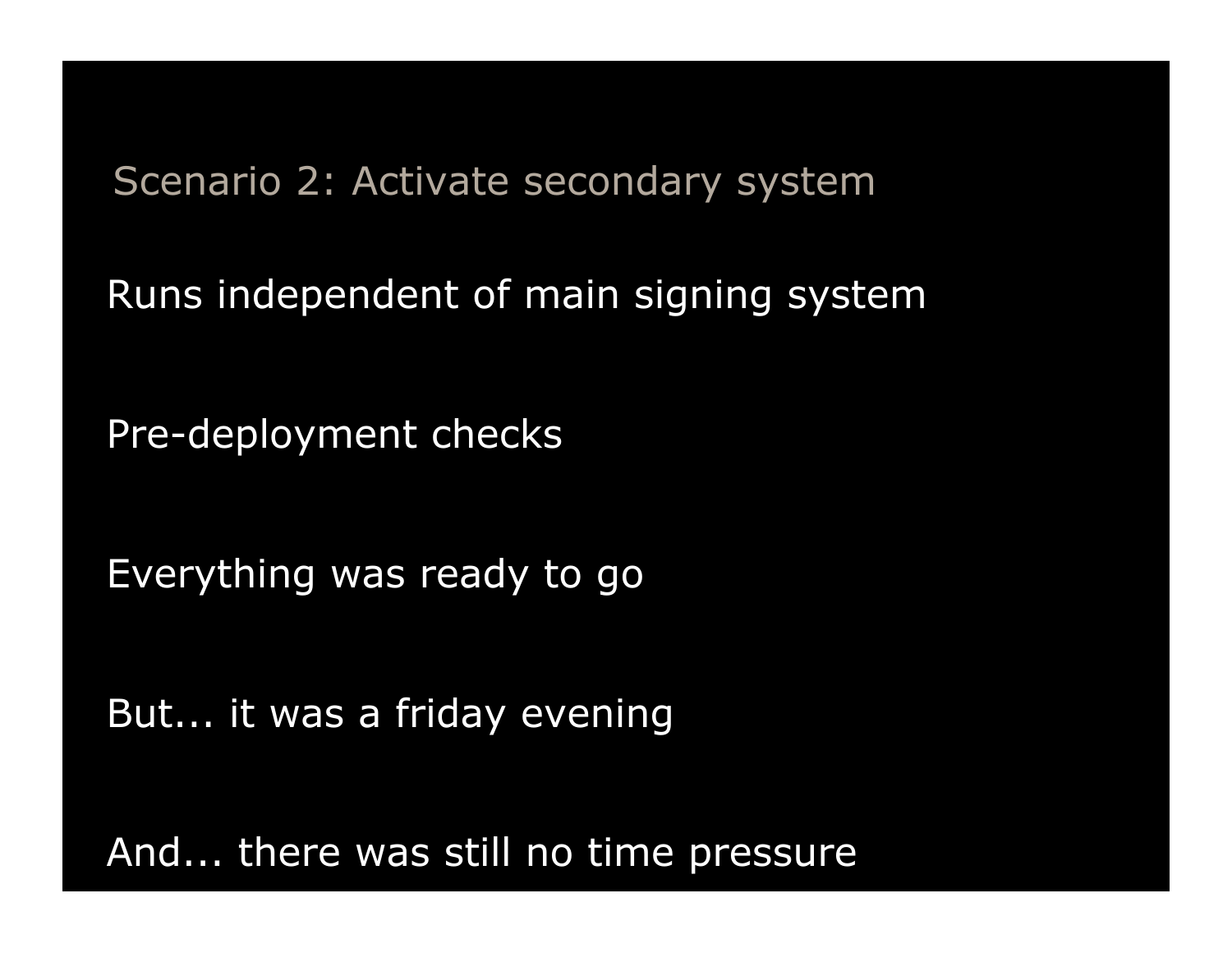Saturday 11 september 2010

Decided to make the secondary system active

This would allow signing to continue

This gave us time to fix main signing system

No need for a Security Officer on-site

We started the signing system at 14:30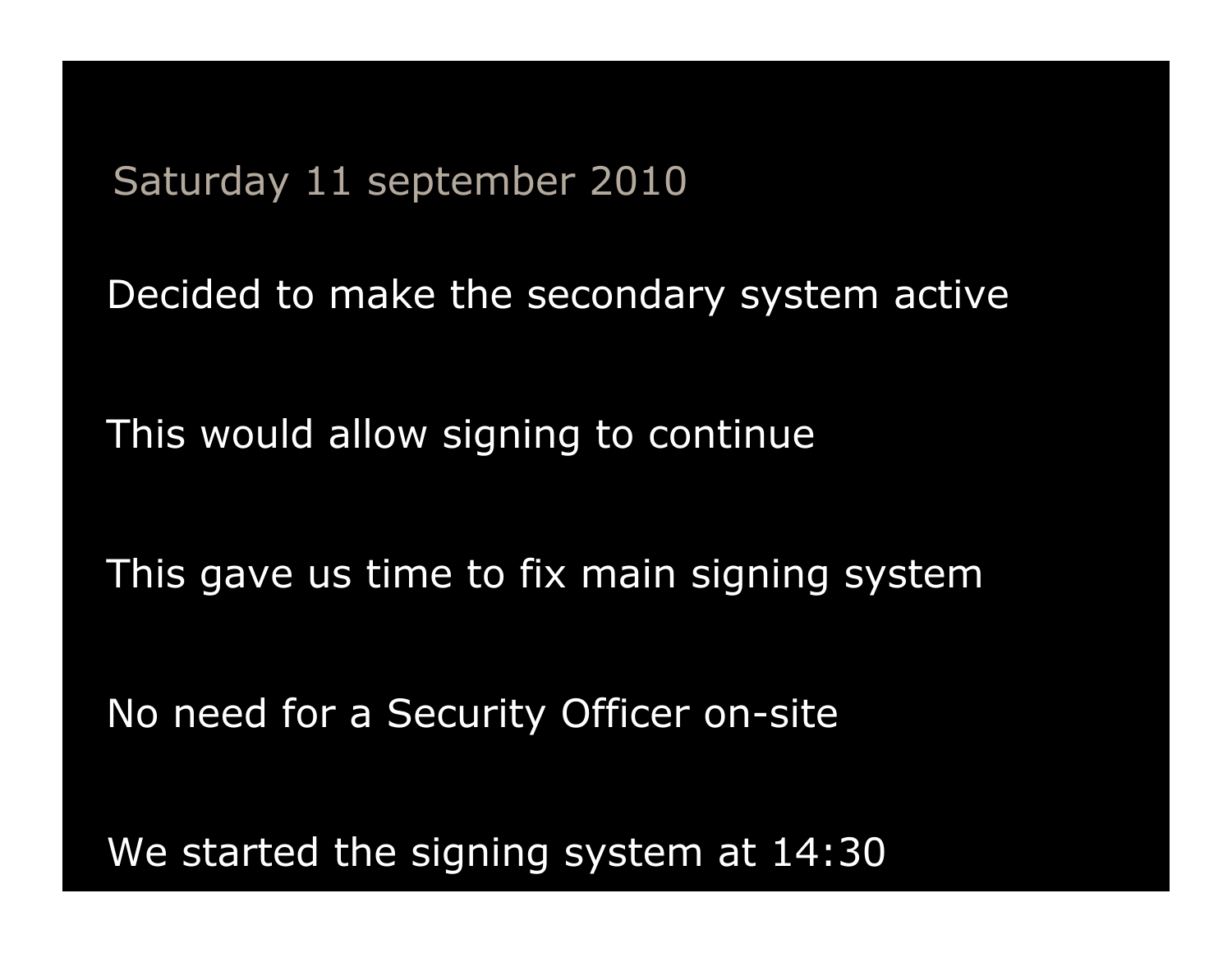Something was not quite right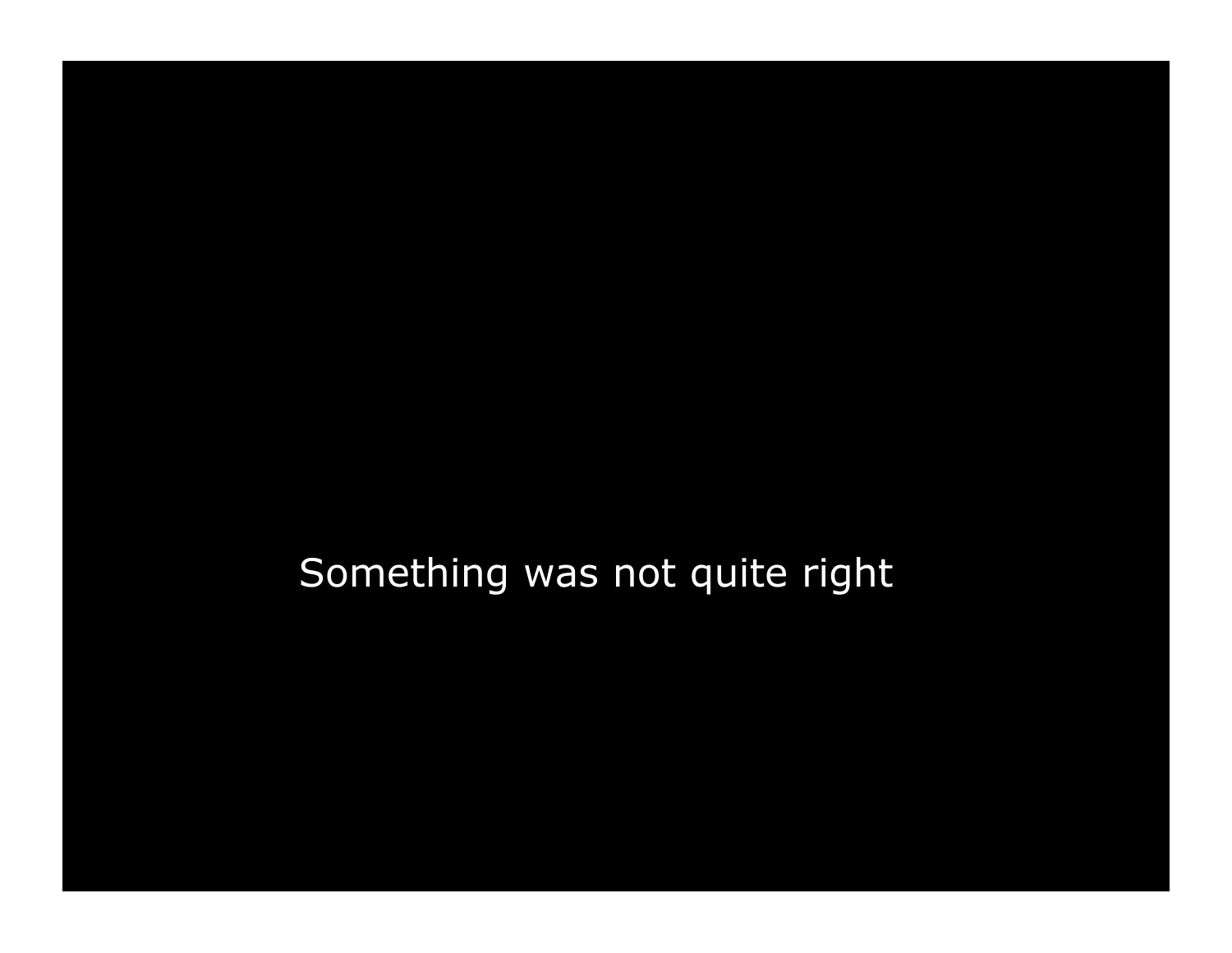An unfortunate state

Main and secondary did not use same ZSK

Lead to some validation problems in the field

Quickly resolved by flushing the validator cache

Or wait until the key expires from the cache

This was unexpected and should not happen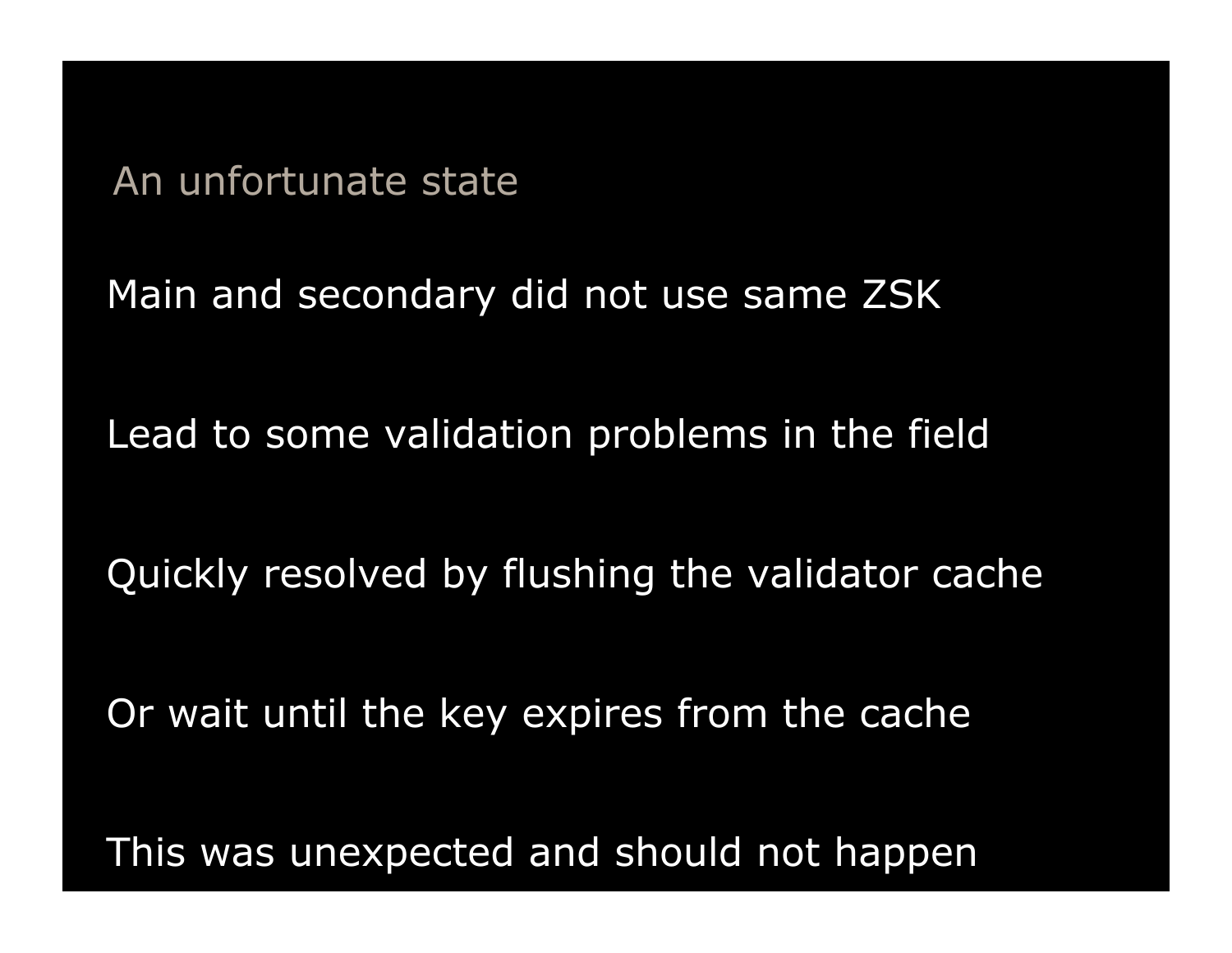## Analysis

The Secondary system had a older ZSK

Signed properly by the KSK

It validates fine

The KEYSET had a 48 Hour TTL

Validators with keys from the main system could not validate signatures from the secondary system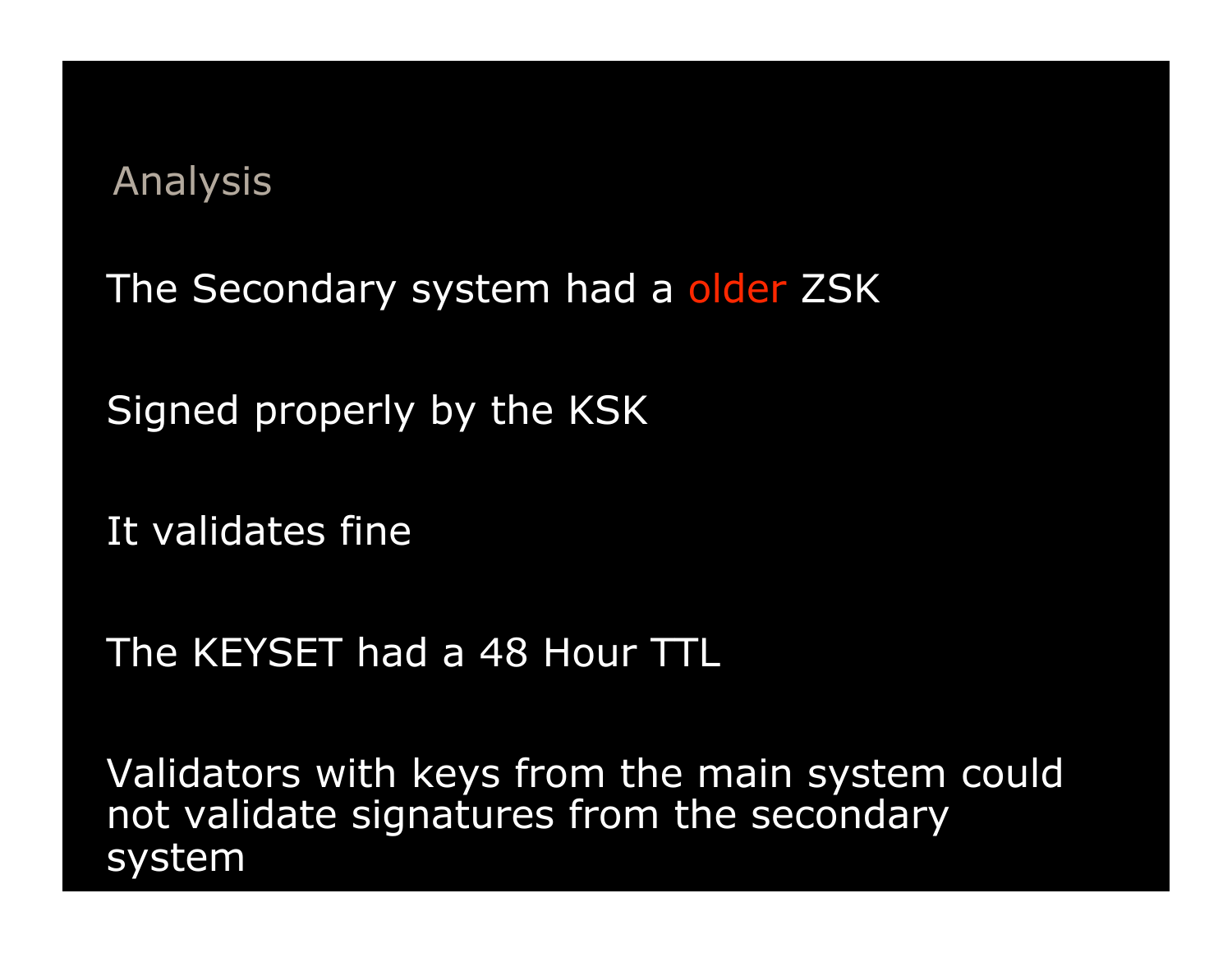Investigation

OpenDNSSEC consists of two parts:

Enforcer translates "policy" to configuration

Signer uses that config to sign the UK zone

Enforcer was unable to overwrite configuration

So the signer still uses the old ZSK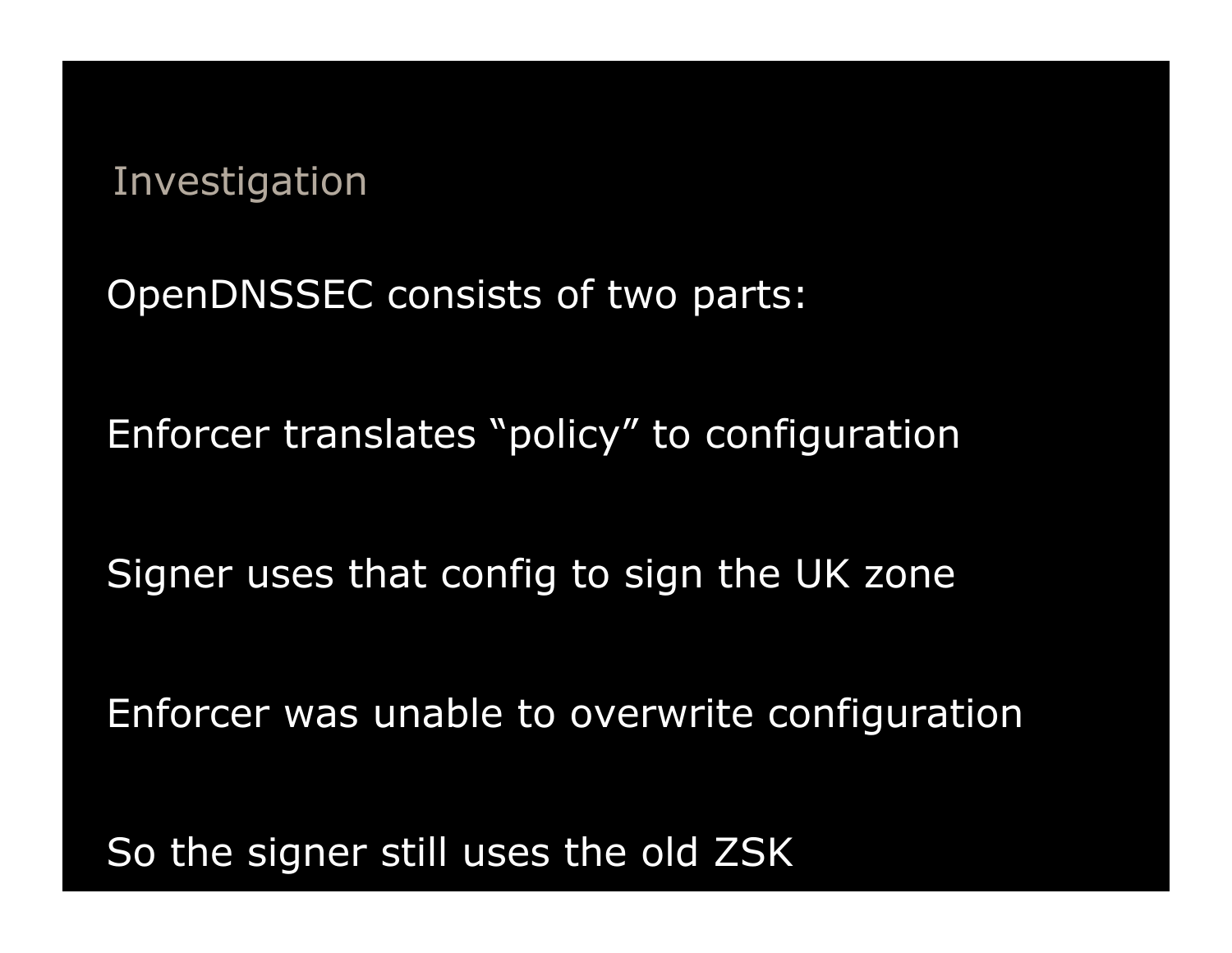Investigation

Why has this not been flagged?

We use the auditor to check the zone status

We use ODS-HSMUTIL to list keys

We use ODS-KSMUTIL to report policy

No checks if a file could be overwritten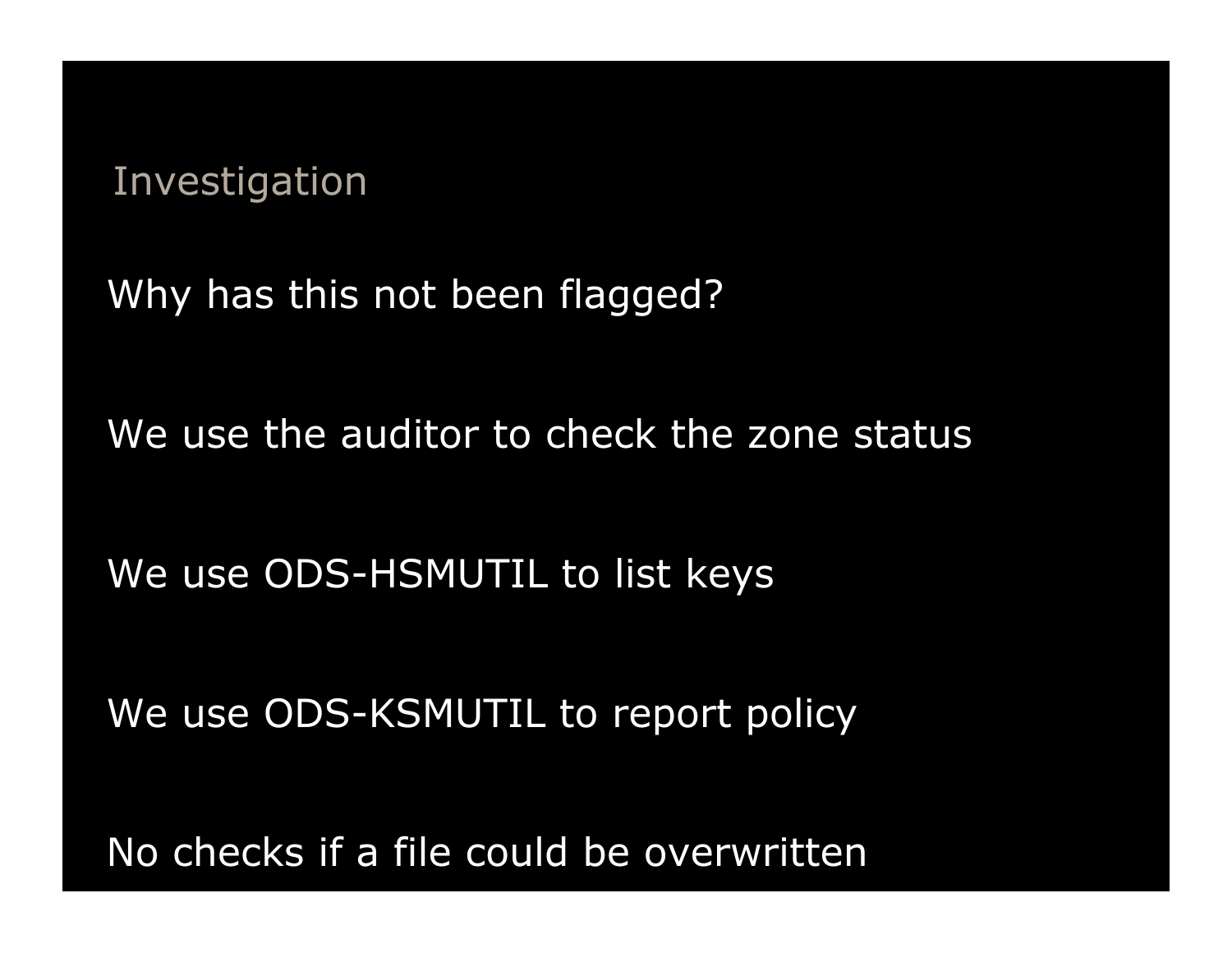Additional Measures

Updated our audit scripts to include caching

and monitoring to signal overwrite failures

TTL of the keyset down to 1 hour

No Sec. Officer to restart main signing system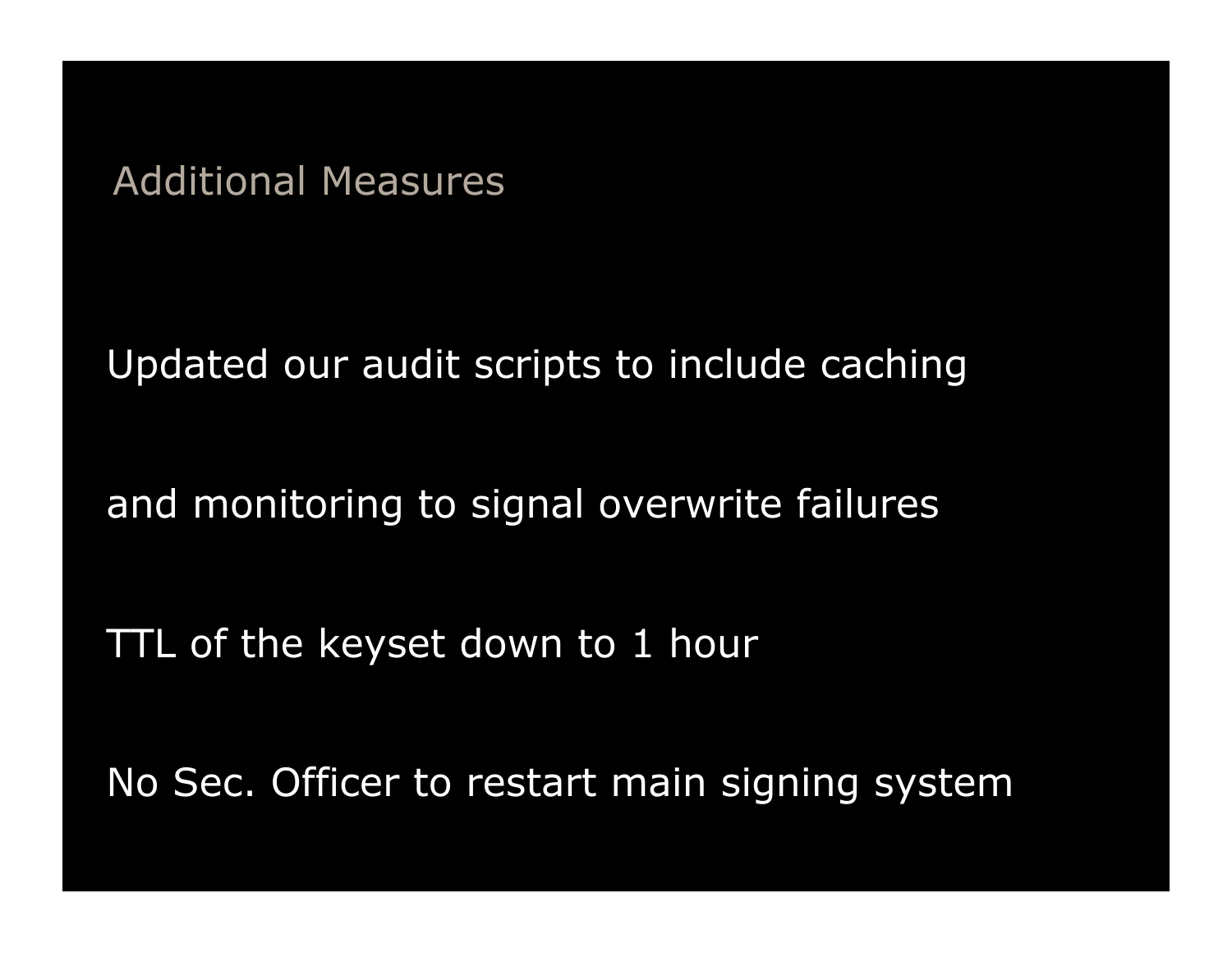Lessons learned you can not test for everything beforehand

hardly anyone is validating DNSSEC yet

problems get very quickly fairly public

If you have this problem, have it on a weekend

This was not an OpenDNSSEC issue